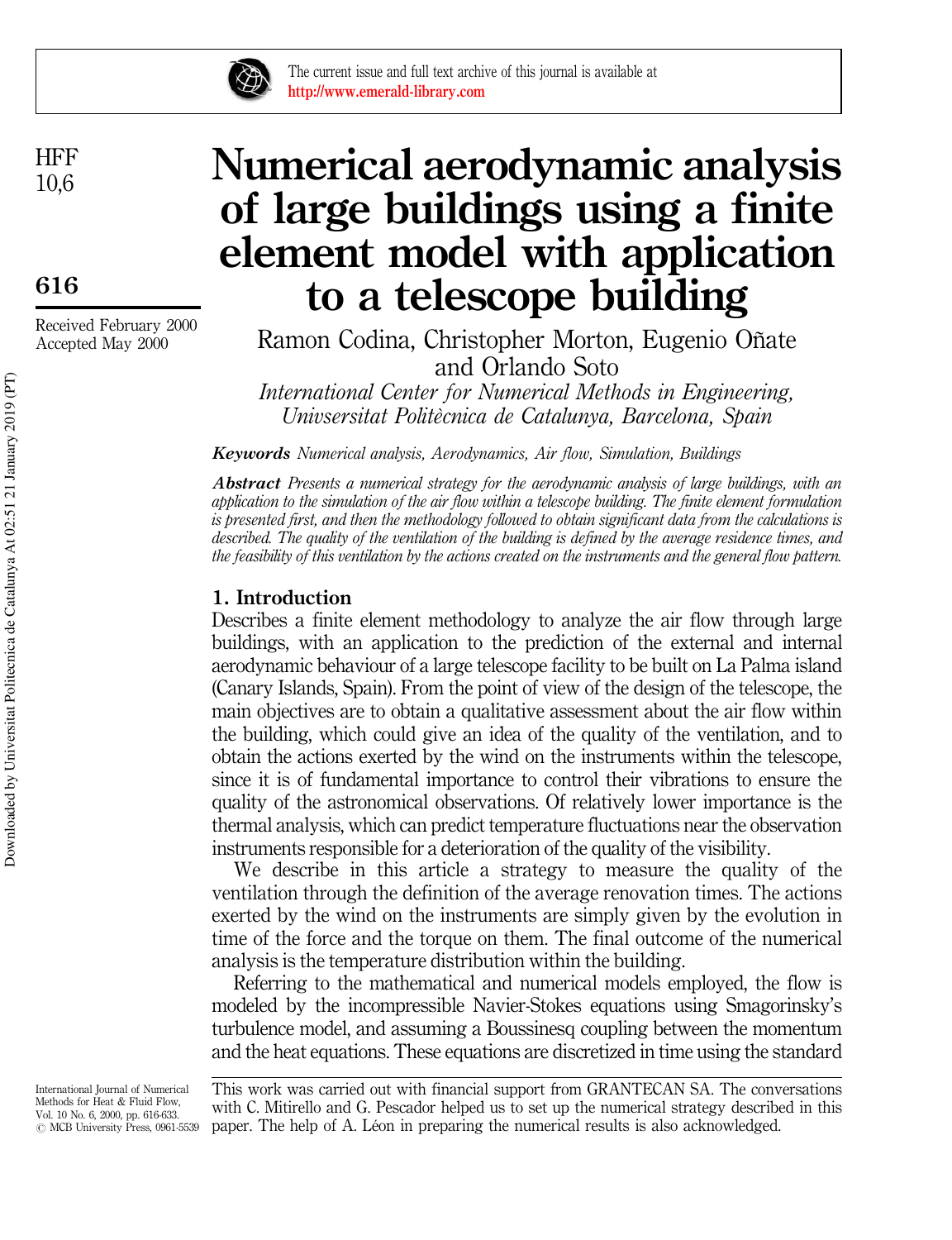trapezoidal rule and in space using a stabilized finite element formulation, which allows, in particular, interpolation of all the unknowns using linear tetrahedral elements. This stabilized formulation is based on the algebraic version of subgrid scale concept introduced in Hughes (1995) and is developed in Codina (forthcoming (a) and (b)). Similar formulations applied to large scale problems can be found, for example, in Tezduyet *et al.* (1992, 1996). Finally, the treatment of the turbulence and the thermal coupling is also discussed.

The aerodynamic analysis of the large telescope building is then detailed. The external flow study is discussed first and the different wind analyses to define the precise location taking into account a large amount of land around the telescope building are also described. The final part of the paper presents the ventilation study performed. Here, the study of the air flow through 164 windows and within the telescope building, incorporating all the telescope equipment, is described. The evolution of forces on the main structures is computed in order to know the action of the wind on them. The tracking of the air particles within the building is used to determine average renovation times.

The results presented here are part of a work done in the context of a contract between the International Center for Numerical Methods in Engineering (CIMNE) and GRANTECAN, the Spanish public company in charge of the studies prior to the construction of the telescope

## 2. N<mark>um</mark>erical model

2.1 Problem statement

In this section we shall consider the flow problem for an incompressible fluid taking into account the coupling of the Navier-Stokes equations with the heat Register forming etat (ntitips//www.acipedia.com/s to download the lversion with the watermark viscosity dependence on the velocity gradient invariants through Smagorinsky's turbulence model.

The equations describing the problem are:

$$
\partial_t \mathbf{u} + (\mathbf{u} \cdot \nabla) \mathbf{u} - 2\nabla \cdot [\nu \varepsilon(\mathbf{u})] + \nabla p + \beta \mathbf{g} \vartheta = \mathbf{f},\tag{1}
$$

$$
\nabla \cdot \mathbf{u} = 0,\tag{2}
$$

$$
\partial_t \vartheta + (\mathbf{u} \cdot \nabla)\vartheta - \nabla \cdot (\kappa \nabla \vartheta) = 0, \tag{3}
$$

to be solved in  $\Omega \times (0, t_{fin})$ , where  $\Omega \subset \mathbb{R}^3$  is the computational domain and  $[0, t_{fin}]$  is the time interval to be considered. In equations (1)-(3), u denotes the velocity field,  $\dot{p}$  is the kinematic pressure (i.e. the pressure divided by the density),  $\vartheta$  is the temperature,  $\nu$  is the total kinematic viscosity (physical plus turbulent),  $\varepsilon(\mathbf{u})$  is the symmetrical part of the velocity gradient,  $\beta$  is the thermal expansion coefficient, g is the gravity acceleration vector,  $f$  is the vector of body forces, and  $\kappa$  is the thermal diffusivity (that is, the thermal conductivity divided by the heat capacity). The density  $\rho_0$  is assumed constant to obtain equations (1)-(3). In the numerical examples, all these properties have been taken as those corresponding to air in normal conditions.

Aerodynamic analysis of large buildings

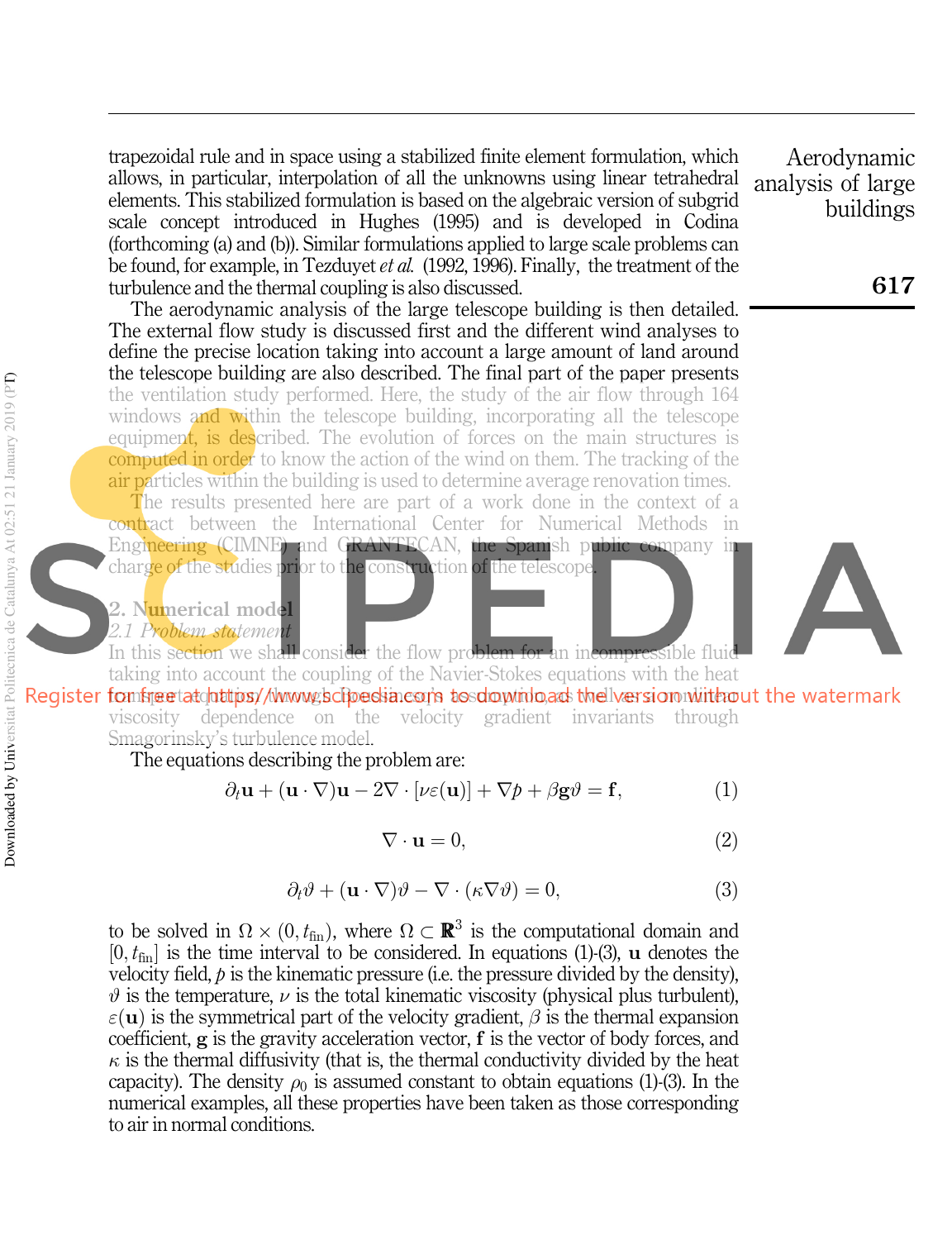**HFF** 10,6 The force vector  $f$  in equation (1) contains the reference buoyancy forces from Boussinesq's assumption, that is

$$
\mathbf{f} = \mathbf{g}(\mathbf{1} + \beta \vartheta_0)
$$

In this equation,  $\vartheta_0$  is the reference temperature from which buoyancy forces are computed.

Smagorinsky's turbulence model has been employed in the numerical simulations. This model is tight to the numerical discretization in space of the flow equations, which in our case is performed using the finite element method. The turbulent kinematic viscosity associated with this model is

$$
\nu_t = \rho_0^{-1} ch^2[\varepsilon(\mathbf{u}) : \varepsilon(\mathbf{u})]^{1/2}
$$

where c is a constant, usually taken as  $c = 0.01$ , the colon stands for the double contraction of second order tensors, and  $h$  is the length of the element where the turbulent kinematic viscosity is to be computed.

In order to write the boundary conditions for equations (1)-(3), consider the boundary  $\Gamma = \partial \Omega$  split into sets of disjoint components  $\Gamma = \overline{\Gamma_{\rm dv} \cup \Gamma_{\rm nv} \cup \Gamma_{\rm mv}}$  and also as  $\Gamma = \overline{\Gamma_{\rm dt} \cup \Gamma_{\rm nt}}$ , where  $\Gamma_{\rm dv}$  and  $\Gamma_{\rm dt}$  are the parts of the boundary with Dirichlet type boundary conditions for the velocity and the temperature, respectively, and  $\Gamma_{\text{hv}}$  and  $\Gamma_{\text{nt}}$  are those where Neumann type conditions are prescribed. Mixed boundary conditions for the velocity are fixed on  $\Gamma_{\text{mv}}$ . If the Cauchy stress tensor (divided by the density) is written as  $\sigma = -pI + 2\nu\varepsilon(\mathbf{u})$ , the exterior normal to  $\partial\Omega$  is n, and prescribed values are

Register for free at https://www.scipedid.com/dodownloaddthenversion.withoutathe watermark

$$
\mathbf{u}(\mathbf{x},t) = \bar{\mathbf{u}}(\mathbf{x},t) \text{ on } \Gamma_{\text{dv}},\tag{4}
$$

;

$$
\mathbf{n} \cdot \sigma(\mathbf{x}, t) = \mathbf{0} \text{ on } \Gamma_{\text{nv}},\tag{5}
$$

$$
\mathbf{n} \cdot \mathbf{u}(\mathbf{x}, t) = 0 \text{ and } \mathbf{n} \cdot \sigma(\mathbf{x}, t)|_{\text{tang}} = \mathbf{\bar{t}} \text{ on } \Gamma_{\text{mv}}, \tag{6}
$$

$$
\vartheta(\mathbf{x},t) = \bar{\vartheta}(\mathbf{x},t) \text{ on } \Gamma_{\mathrm{dt}},\tag{7}
$$

$$
\kappa \mathbf{n} \cdot \nabla \vartheta(\mathbf{x}, t) = 0 \text{ on } \Gamma_{\text{nt}},\tag{8}
$$

for  $t \in (0, t_{fin})$ . In equation (6),  $\mathbf{n} \cdot \sigma(\mathbf{x}, t)|_{\text{tang}}$  denotes the component of the stress vector  $\mathbf{n} \cdot \sigma(\mathbf{x}, t)$  tangent to  $\partial \Omega$  and  $\mathbf{t}$  is the stress resulting from the standard wall law

$$
\bar{\mathbf{t}} = -\rho_0 \frac{U_*^2}{|\mathbf{u}|} \mathbf{u},
$$

where  $U_*$  is the solution of the nonlinear equation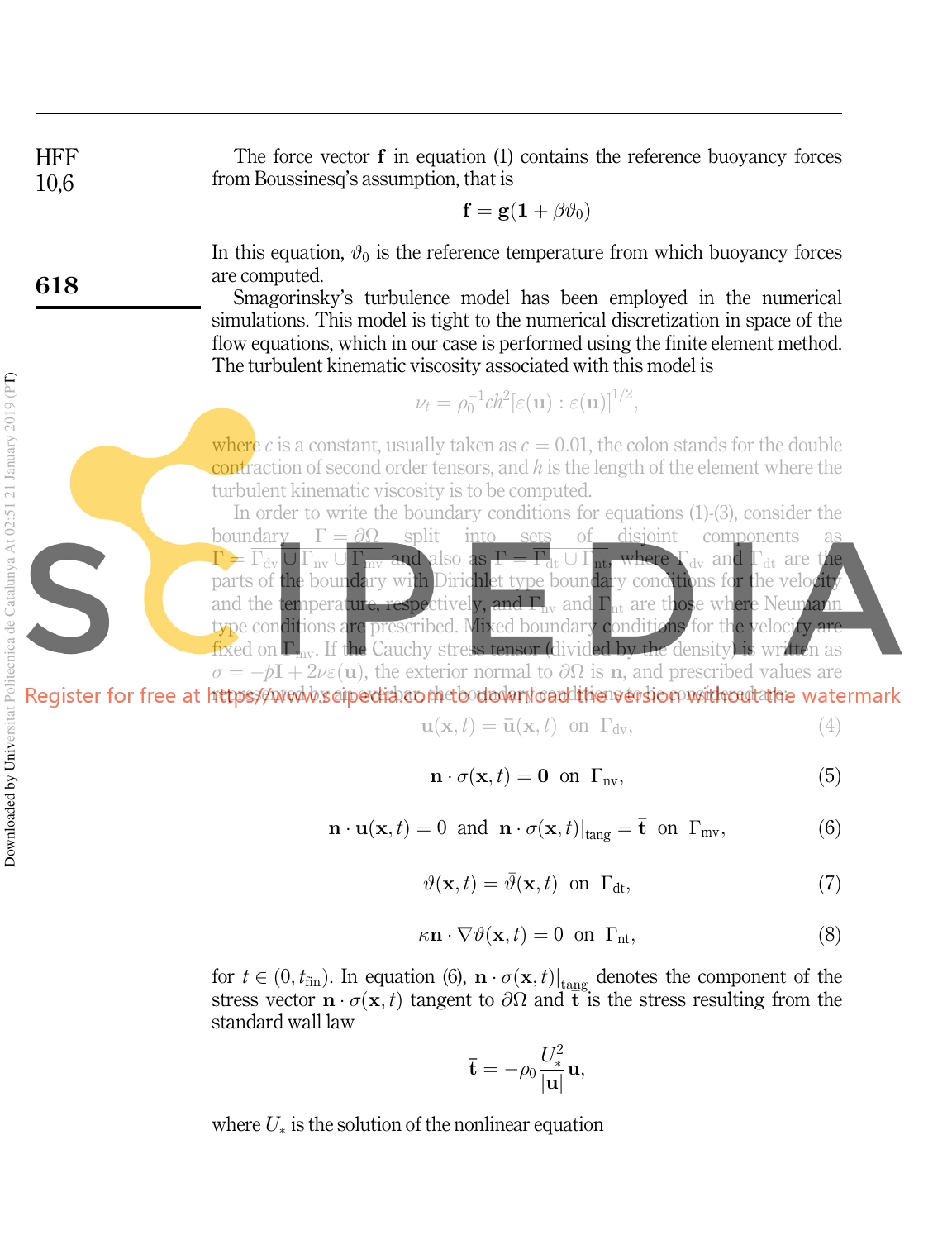$$
\frac{|\mathbf{u}|}{U_*} = \frac{1}{\kappa} \log \left( \frac{U_* \Delta}{\nu} \right) + C,
$$
   
Aerodynamic  
with  $\kappa = 0.41$  (von Karamán constant),  $C = 5.5$  and where  $\Delta$  is the distance  
from the wall at which the velocity is evaluated.  
To close the problem, initial conditions have to be appended to equations (1).  
(3) and the boundary conditions (4)-(8). They are of the form  $\mathbf{u}(\mathbf{x}, 0) = \mathbf{u}^0(\mathbf{x})$ ,  
 $\vartheta(\mathbf{x}, 0) = \vartheta^0(\mathbf{x})$  for  $\mathbf{x} \in \Omega$ , where  $\mathbf{u}^0(\mathbf{x})$  is a given initial velocity and  $\vartheta^0(\mathbf{x})$  a  
given initial temperature.  
In the numerical simulations of the telescope building,  $\Gamma_{\text{dv}}$  corresponds to  
the inflow part of the boundary of the computational domain, where the wind  
velocity is prescribed to a certain value of interest and with a given direction,  
whereas  $\Gamma_{\text{mv}}$  is the outflow boundary. The surface  $\Gamma_{\text{mv}}$  corresponds to both the  
ground surface and the building surface.  
1.2 Time discretization  
Let us consider now the temporal discretization of equations (1)-(3), for which  
we use the generalized trapezoidal rule. Let  $\theta = \frac{\rho}{\kappa} \leq \frac{1}{\kappa}$  for all  $\kappa \in \mathbb{N} = t_{\text{fin}}$  be a  
partition of the time interval and  $\alpha \in [0, 1]$ . To simplify the notation, we shall  
take the time step size  $\delta t := \frac{1}{\kappa} + \frac{1}{1 - t_{\kappa}}$  constant for all *n*. Let us also introduce  
the notation

edia.com to down

$$
\delta_t f^n := \frac{\delta f^n}{\delta t},
$$

where f is a generic function of time and  $f^n$  denotes the value of f at time  $t^n$  or an approximation to it.

Assuming all the functions involved to be continuous in time, the trapezoidal rule applied to equations (1)-(3) leads to the following time discrete problem: from known  $\mathbf{u}^n$  and  $\vartheta^n$ , find  $\mathbf{u}^{n+1}$ ,  $p^{n+1}$  and  $\vartheta^{n+1}$  such that

$$
\delta_t u^n + (\mathbf{u}^{n+\alpha} \cdot \nabla) \mathbf{u}^{n+\alpha} - 2\nabla \cdot [\nu^{n+\alpha} \varepsilon(\mathbf{u}^{n+\alpha})] + \nabla p^{n+1} + \mathbf{g} \beta v^{n+\alpha} = \mathbf{f}^{n+\alpha}, \tag{9}
$$

$$
\nabla \cdot \mathbf{u}^n + 1 = 0,\tag{10}
$$

$$
\delta_t \vartheta^n + (\mathbf{u}^{n+\alpha} \cdot \nabla) \vartheta^{n+\alpha} - \nabla \cdot (\kappa \nabla \vartheta^{n+\alpha}) = 0, \tag{11}
$$

and satisfying the boundary conditions described before. Observe that the problem can be posed in terms of  $\mathbf{u}^{n+\alpha}$  and  $\vartheta^{n+\alpha}$  rather than  $\mathbf{u}^{n+1}$  and  $\vartheta^{n+1}$  by using the fact that  $\delta f^n = (f^{n+\alpha} - f^n)/\alpha$ , for any function f.

Downloaded by Universitat Politecnica de Catalunya At 02:51 21 January 2019 (PT) **Downloaded by Universitat Politecnica de Catalunya At 02:51 21 January 2019 (PT)**  Aerodynamic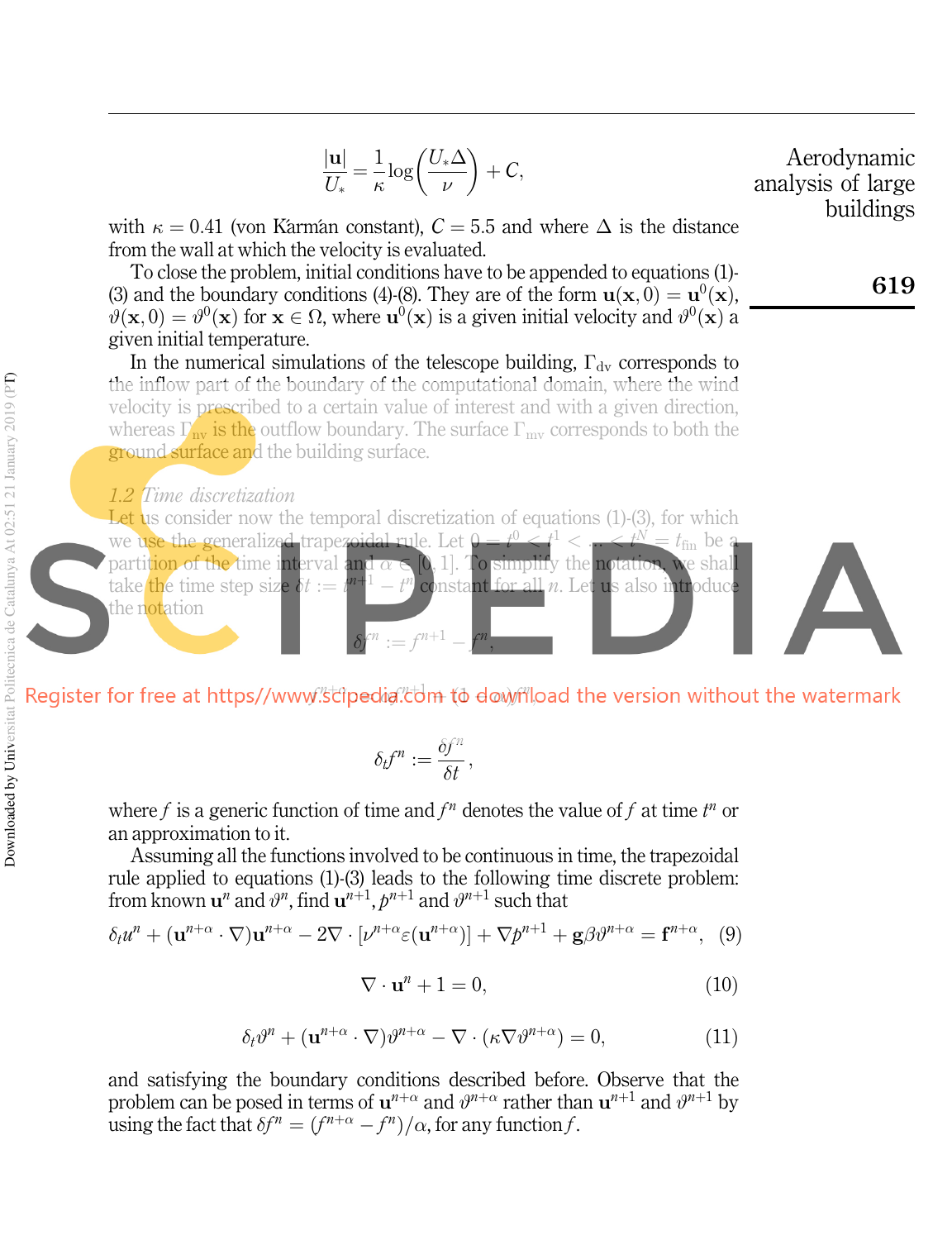The values of interest of the parameter  $\alpha$  are  $\alpha = 1/2$  and  $\alpha = 1$ , corresponding to the Crank-Nicholson and the backward Euler schemes, respectively. Both are unconditionally stable, although the former is expected to be second order accurate whereas only a first order approximation can be expected for the latter.

## 2.3 Finite element approximation

Once the time discretization has been carried out, we are left with the boundary value problem defined by the differential equations (9)-(11). In order to discretize it in space, let  $\{\Omega^e\}$  be a finite element partition of the domain  $\Omega$ , with index e ranging from 1 to the number of elements  $n_{el}$ . We denote with a subscript  $h$  the finite element approximation to the unknown functions, and by  $\mathbf{v}_h$ ,  $q_h$  and  $\psi_h$  the velocity, pressure and temperature test functions associated with  $\{\Omega^e\}$ , respectively.

A very important point is that we are interested in using equal interpolation for all the unknowns (velocity, pressure and temperature). Therefore, all the finite element spaces are assumed to be built up using the standard continuous interpolation functions. In particular, all the numerical simulations have been carried out using meshes of linear tetrahedra.

In order to overcome the numerical problems of the standard Galerkin method, a stabilized finite element formulation is applied. This formulation is presented in Codina (forthcoming (a)) for the general case of systems of convection-diffusion-reaction equations, and applied to the Navier-Stokes

Register for free at https://www.sdipedfartommosdownload the version without the watermark linearized problem are analyzed. It is based on the subgrid scale concept introduced in Hughes (1995), although when linear elements are used it reduces to the Galerkin/least-squares method described, for example, in Franca and Frey (1992), Shakib et al. (1991), and Tezduyar et al. (1992). As in Franca and Frey (1992), we apply this stabilized formulation together with the finite difference approximation in time described above. The bottom line of the method is to test the continuous equations by the standard Galerkin test functions plus perturbations that depend on the operator representing the differential equation being solved. In our case, this operator corresponds to the linearized form of the time-discrete Navier-Stokes equations (9)-(10) and the heat equation (11). In this case, the method consists of finding  $\mathbf{u}_h^{n+\alpha}, p_h^{n+1}$  and  $\vartheta_h^{n+\alpha}$  such that

$$
\begin{aligned} \int_{\Omega} \mathbf{v}_h \cdot \mathbf{r}_{u1}^{n+\alpha} d\Omega + \int_{\Omega} 2\varepsilon(\mathbf{v}_h) : \nu^{n+\alpha} \varepsilon(\mathbf{u}_h^{n+\alpha}) d\Omega - \int_{\Omega} p_h^{n+1} \nabla \cdot \mathbf{v}_h d\Omega \\ + \sum_{e=1}^{n_{el}} \int_{\Omega^e} \zeta_{u1}^{n+\alpha} \cdot \left( \mathbf{r}_{u1}^{n+\alpha} + \mathbf{r}_{u2}^{n+\alpha} \right) d\Omega + \sum_{e=1}^{n_{el}} \int_{\Omega^e} \zeta_{u2}^{n+\alpha} \mathbf{r}_p^{n+\alpha} d\Omega \end{aligned}
$$

**HFF** 10,6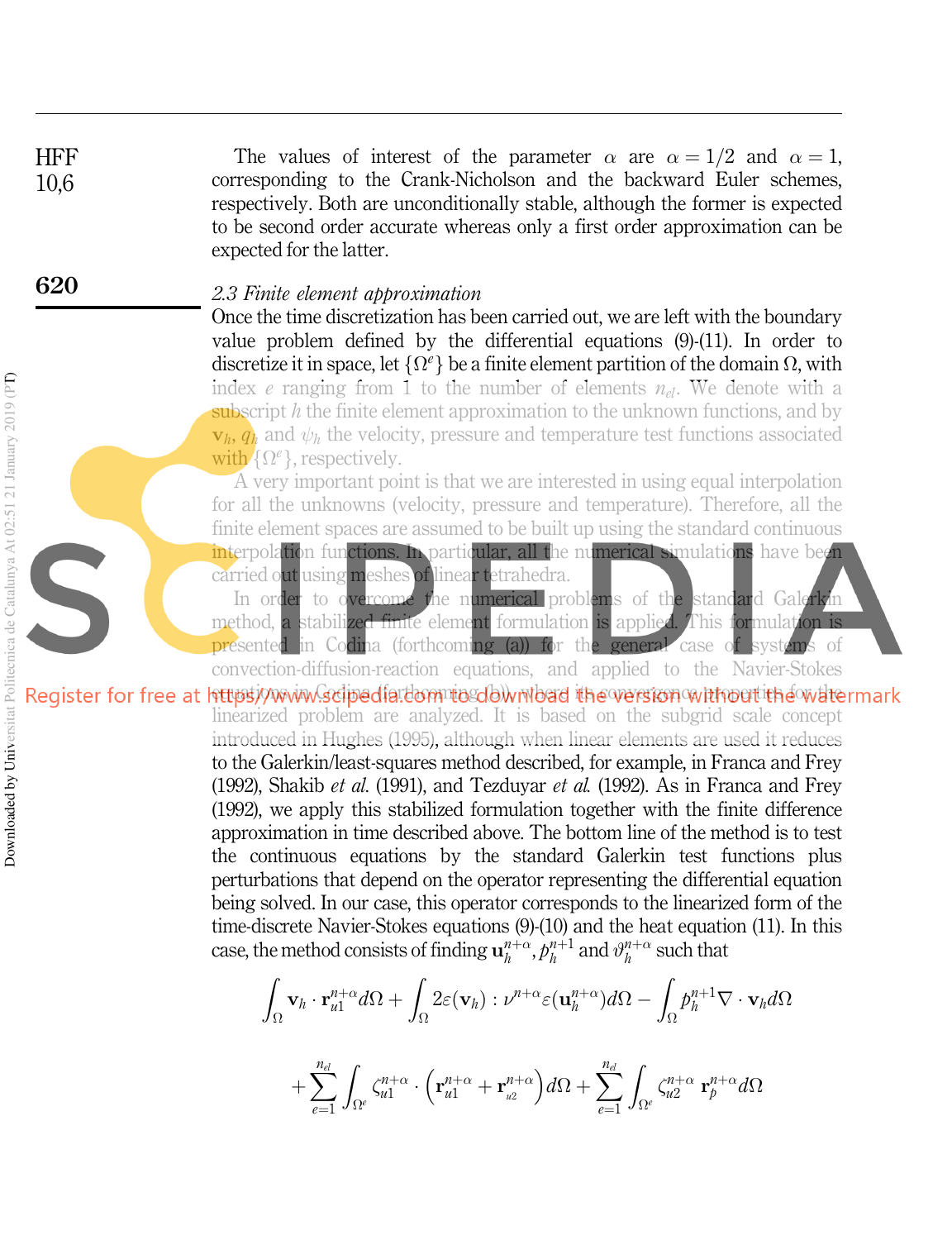$$
= \sum_{e=1}^{n_{el}} \int_{\Omega^e} (\mathbf{v}_h + \zeta_{u1}^{n+\alpha}) \cdot \mathbf{f}^{n+\alpha} d\Omega + \int_{\Gamma m v} \mathbf{v}_h \cdot \overline{\mathbf{t}}^{n+\alpha} d\Gamma, \qquad \text{Aerodynamic analysis of large buildings}
$$

$$
\int_{\Omega} q_h r_p^{n+\alpha} d\Omega + \sum_{e=1}^{n_e} \int_{\Omega^e} \zeta_p^{n+\alpha} \cdot (\mathbf{r}_{u1}^{n+\alpha} + \mathbf{r}_{u2}^{n+\alpha}) d\Omega = \sum_{e=1}^{n_e} \int_{\Omega^e} \zeta_p^{n+\alpha} \cdot \mathbf{f}^{n+\alpha} d\Omega,
$$

$$
\int_{\Omega} \psi_h \cdot r_{\vartheta 1}^{n+\alpha} d\Omega + \int_{\Omega} \kappa \nabla \psi_h \cdot \nabla \vartheta_h^{n+\alpha} d\Omega + \sum_{\ell=1}^{n_d} \int_{\Omega_{\ell}} \zeta_{\vartheta}^{n+\alpha} (r_{\vartheta 1}^{n+\alpha} + r_{\vartheta 2}^{n+\alpha}) d\Omega = 0,
$$

 $:= -2\nabla\cdot [\nu^{n+\alpha}\varepsilon(\mathbf{u}_h^{n+\alpha}% )]$ 

for all test functions  $\mathbf{v}_h$ ,  $q_h$  and  $\psi_h$ , where

 $\mathbf{r}_{u2}^{n+\alpha}$ 

 $r_{\vartheta 1}^{n+\alpha}$ 

$$
\mathbf{r}_{\scriptscriptstyle al}^{n+\alpha} := \delta_t \mathbf{u}_h^n + \mathbf{g} \beta \vartheta_h^{n+\alpha} + (\mathbf{u}_h^{n+\alpha} \cdot \nabla) \mathbf{u}_h^{n+\alpha},\tag{12}
$$

 $)] + \nabla p_h^{n+1}$ 

 $\cdot \nabla$ ) $\vartheta_h^{n+\alpha}$ 

 $\hspace{1.6cm} \hspace{1.6cm} (14)$ 

; 13

 $(15)$ 

 $r_{\vartheta_2}^{\mathbf{S} \mathbf{F}}$  :=  $-\nabla \cdot (\kappa \cdot \nabla \vartheta_h^{\mathbf{F} \mathbf{F}})$ , (16)

: $= \nabla \cdot \mathbf u_h^{n+\alpha}$ 

 $\binom{n}{h} + (\mathbf{u}_h^{n+\alpha})$ 

the functions  $\zeta_{u1}, \zeta_{u2}$  and  $\zeta_p$  are computed within each element as

r  $n+\alpha$ p

 $:= \delta_t \vartheta_h^n$ 

$$
\zeta_{u1} = \tau_u \{ (\mathbf{u}_h \cdot 2\nabla) \mathbf{v}_h + 2\nabla \cdot [\nu \varepsilon(\mathbf{v}_h)] \text{right} \},\tag{17}
$$

$$
\zeta_{u2} = \tau_p \nabla \cdot \mathbf{v}_h, \tag{18}
$$

$$
\zeta_p = \tau_u \nabla q_h,\tag{19}
$$

$$
\zeta_{\vartheta} = \tau_{\vartheta} [(\mathbf{u}_h \cdot \nabla) \psi_h + \nabla \cdot (\kappa \nabla \psi_h)], \qquad (20)
$$

and the parameters  $\tau_u$ ,  $\tau_p$  and  $\tau_\vartheta$  are also computed element-wise as (see Codina, 1998, forthcoming (b)):

$$
\tau_u = \left[\frac{4\nu}{h^2} + \frac{2|\mathbf{u}_h|}{h}\right]^{-1},
$$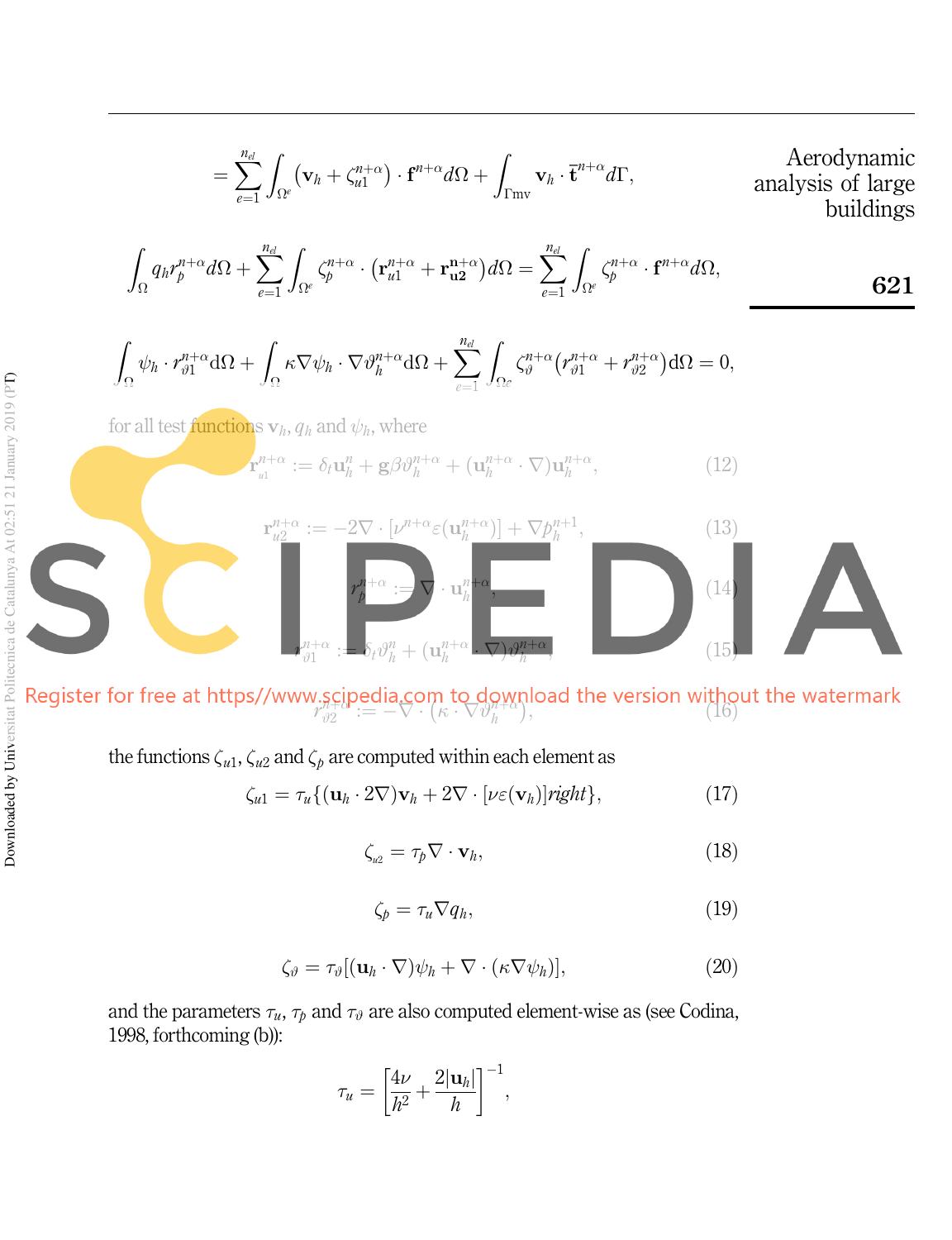$$
^{\rm HFF}_{10,6}
$$

$$
\tau_p=4\nu+2|\mathbf{u}_h|h,
$$

$$
\tau_{\vartheta} = \left[\frac{4\kappa}{h^2} + \frac{2|\mathbf{u}_h|}{h}\right]^{-1},
$$

622

where  $h$  is the element size for linear elements and half of it for quadratics. There are two remarks to be made about the previous equations:

- (1) It is observed that equations (13) and (16) (the terms of the original differential equations integrated by parts in the weak form of the problem) involve second derivatives of the unknowns. This is why the integrals involving these terms have to be evaluated element by element.
- (2) From equations (17)-(20) it is observed that these terms are precisely the adjoints of the (linearized) operators of the differential equations to be solved applied to the test functions (observe the signs of the viscous term in equation (17) and of the diffusive term in equation (20)). This method corresponds to the algebraic version of the subgrid scale approach (Hughes, 1995; Codina, forthcoming (a)) and circumvents all the stability problems of the Galerkin method. In particular, in this case it is possible to use equal velocity pressure interpolations, that is, we are not tied to the satisfaction of the inf-sup stability condition.

## 2.4 Linearized equations and iterative coupling

The final step is to linearize the previous finite element problem. In our case, Register for free at https//www.scipedia.com.to.download.the version without the watermark Navier-Stokes and the heat equations and the fact that the viscosity depends in a nonlinear way on the viscosity through the turbulence model. We have used the simplest fixed point scheme to linearize these nonlinearities.

The convective term in the heat equation is another nonlinearity of the problem. However, instead of linearizing this term and dealing with the fully coupled problem, with velocity, pressure and temperature as unknowns, we use an iterative coupling, as described, for example, in Cervera et al. (1996). The idea is to use the temperature known from the previous iteration in the momentum equation, and then use this equation and the continuity equation to compute the velocity and the pressure. With the velocity computed, we can proceed to solve the heat transport equation. Using this strategy, the fully discrete and linearized system of equations to be solved is

$$
\int_{\Omega} \mathbf{v}_{h} \cdot \mathbf{r}_{u1}^{n+\alpha,i+1} d\Omega + \int_{\Omega} 2\varepsilon(\mathbf{v}_{h}) : \nu^{n+\alpha,i} \varepsilon(\mathbf{u}_{h}^{n+\alpha,i+1}) d\Omega - \int_{\Omega} p_{h}^{n+1,i+1} \nabla \cdot \mathbf{v}_{h} d\Omega
$$

$$
+ \sum_{e=1}^{n_{el}} \int_{\Omega^{e}} \zeta_{u1}^{n+\alpha,i} \cdot \left( \mathbf{r}_{u1}^{n+\alpha,i+1} + \mathbf{r}_{u2}^{n+\alpha,i+1} \right) d\Omega + \sum_{e=1}^{n_{el}} \int_{\Omega} \zeta_{u2}^{n+\alpha,i} r_{p}^{n+\alpha,i+1} d\Omega
$$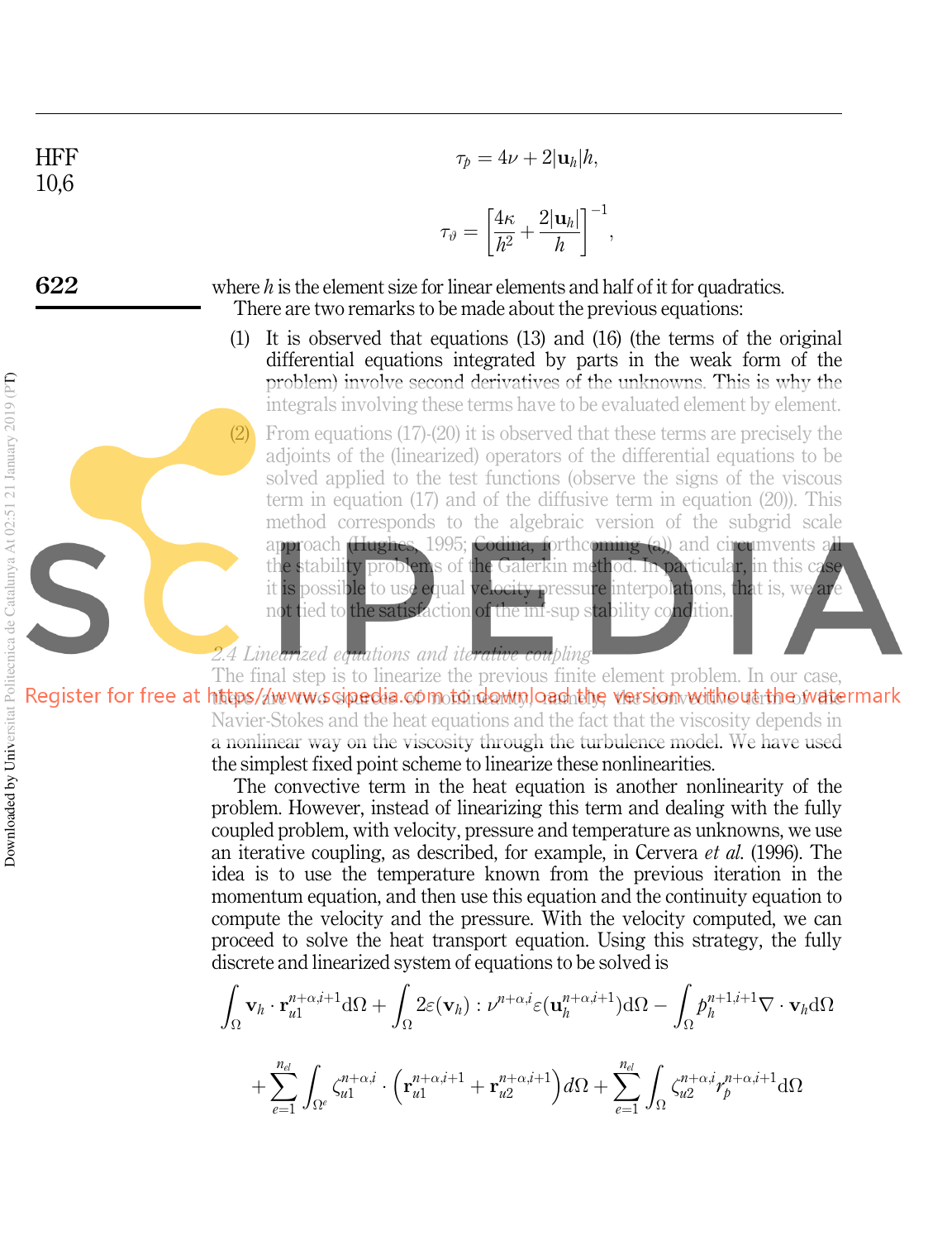$$
= \sum_{e=1}^{n_d} \int_{\Omega^e} (\mathbf{v}_h + \zeta_{\mu}^{n+\alpha,i}) \cdot \mathbf{f}^{n+\alpha} d\Omega + \int_{\text{Tw}} \mathbf{v}_h \cdot \mathbf{t}^{n+\alpha} d\Gamma, \qquad \text{Aerodynamic analysis of large buildings}
$$
\n
$$
\int_{\Omega} q_h r_p^{n+\alpha,i+1} d\Omega + \sum_{e=1}^{n_d} \int_{\Omega^e} \zeta_p^{n+\alpha,i} \cdot (\mathbf{r}_{\mu}^{n+\alpha,i+1} + \mathbf{r}_{\mu}^{n+\alpha,i+1}) d\Omega
$$
\n
$$
= \sum_{e=1}^{n_d} \int_{\Omega^e} \zeta_p^{n+\alpha,i} \cdot \mathbf{f}^{n+\alpha} d\Omega,
$$
\n
$$
\int_{\Omega} \psi_h \cdot r_{\nu,1}^{n+\alpha,i+1} d\Omega + \int_{\Omega} \kappa \nabla \psi_h \cdot \nabla \psi_h^{n+\alpha,i+1} d\Omega
$$
\n
$$
+ \sum_{e=1}^{n_d} \int_{\Omega^e} \zeta_g^{n+\alpha,i} (\zeta_{\nu,1}^{n+\alpha,i+1} + \zeta_{\nu,2}^{n+\alpha,i+1}) d\Omega = 0
$$
\nwhere the second superscript denotes the iteration counter and  
\n
$$
\mathbf{r}_{\mu}^{n+\alpha,i+1} := \delta_{\mu} \mathbf{u}_h^{n+1} + \mathbf{g} \beta \mathbf{v}_h^{n+\alpha,i} + (\mathbf{u}_h^{n+\alpha,i} \cdot \nabla) \mathbf{u}_h^{n+1},
$$
\n
$$
\mathbf{v}_h^{n+\alpha,i+1} := -2 \nabla \cdot [\nu^{n+\alpha,i} c(\mathbf{u}_h^{n+\alpha,i+1}) - \nabla \beta_h^{n+1,i+1}, \nabla \beta_h^{n+1,i+1},
$$
\n
$$
\mathbf{v}_h^{n+\alpha,i+1} := \delta_{\mu} \delta_{\mu}^{n+1,i+1} + (\mathbf{u}_h^{n+\alpha,i+1} \cdot \nabla) \delta_{\mu}^{n+\alpha,i+1},
$$
\n
$$
\mathbf{v}_h^{n+\alpha,i+1} := \delta_{\mu} \delta_{\mu}^{n+1,i+1} + (\mathbf{u}_h^{n+\alpha,i+1
$$

 $\begin{array}{c} \scriptstyle n+\alpha,i+1\ \scriptstyle\partial 2\end{array} := -\nabla\cdot\Big(\kappa\cdot\nabla\vartheta_h^{n+\alpha,i+1}\Big)$ 

 $\left(\kappa\cdot\nabla\vartheta_h^{n+\alpha,i+1}\right).$ 

In equation (21) we have introduced a parameter  $\epsilon$  that corresponds to a penalty parameter for the incompressibility constraint. Likewise, we have introduced the parameter  $\lambda$ , whose values of interest are  $\lambda = 0$  and  $\lambda = 1$ . When  $\lambda = 0$  the penalty strategy can be considered the "classical" one. On the other hand, when  $\lambda = 1$  it is seen from equation (21) that the effect of the penalization disappears when convergence is achieved. This iterative penalty method is discussed and analyzed in Codina (1993). The benefit of taking  $\lambda = 1$  is that larger values of  $\epsilon$ may be used with a good approximation of the incompressibility constraint. The use of penalty methods when continuous pressures are used, as in our case, may help to improve the convergence of the iterative methods if they are used to solve the algebraic system of equations, which in the aerodynamic analyses to be described in the following section is the GMRES algorithm with a simple diagonal scaling.

 $r_{i92}^{n+\alpha,i+1}$ 

In all the numerical simulations described in the following, convergence within each time step has been specified to 0.1 percent in the relative mean

Reg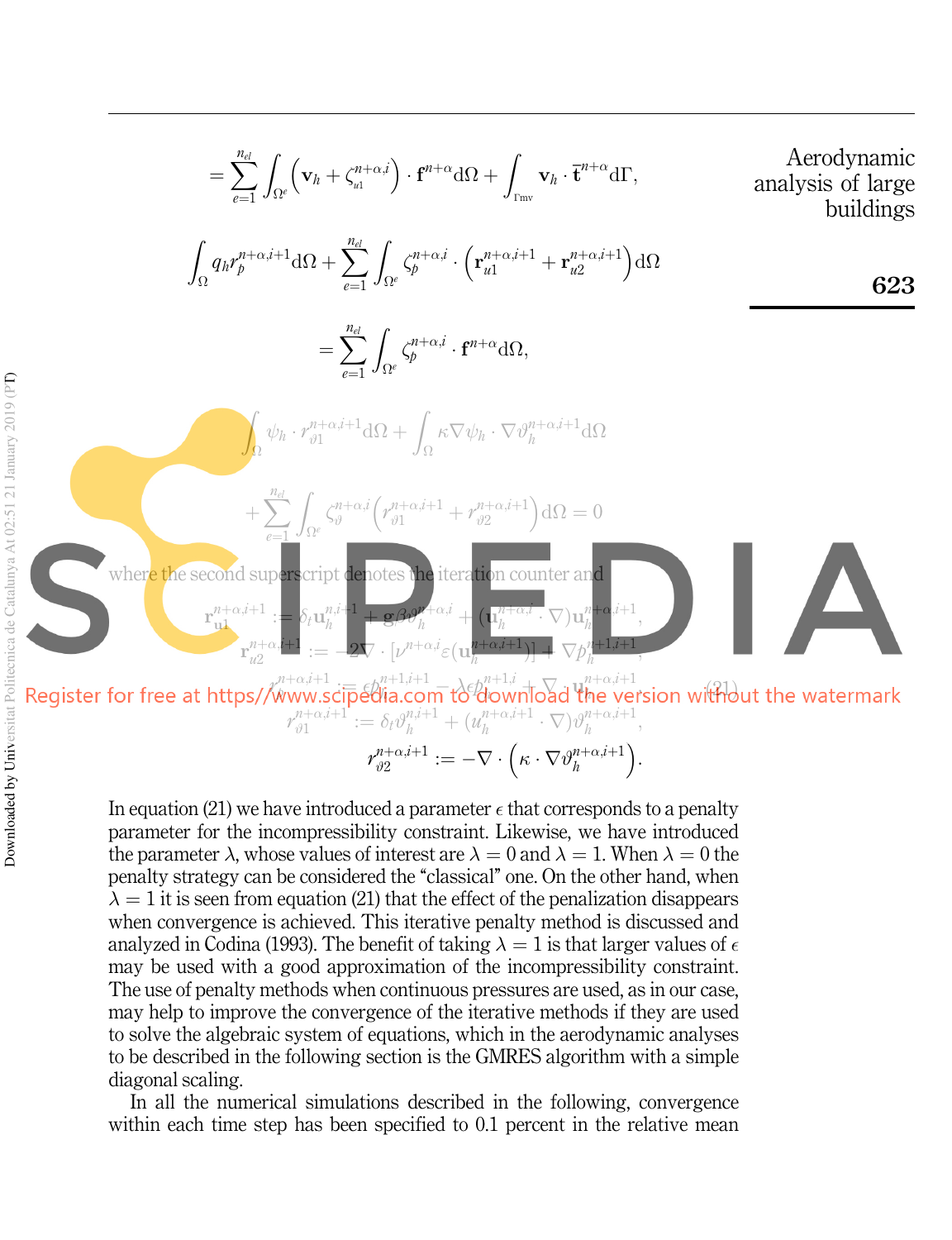**HFF** 10,6 square norm of the velocities. Although case dependent, around three iterations per time step are required to converge when the flow is fully developed.

## 3. Numerical aerodynamic analysis of large buildings

## 3.1 External aerodynamic analysis

The first step in the design of a large building is to define its location. The decision regarding this point may be taken with the help of the numerical aerodynamic analysis of the wind in the region of interest, which may give a qualitative flow pattern relevant at the moment of deciding the building location. Likewise, this preliminary analysis can be used to determine the boundary conditions for a more accurate calculation of the air flow surrounding the building. These boundary conditions can be obtained assuming that the flow far from the building is unaffected by it.

In the following we describe the methodology that we have followed in the aerodynamic analysis of the telescope building to be constructed in the Canary Islands. This methodology consists of the following three steps:

- (1) Analysis of a large region of land where the building can be placed. The boundary conditions for this analysis are rough wind data (in our case,
	- only the wind direction and its magnitude were considered)
- (2) Analysis of the region surrounding the building location. Boundary conditions are obtained from the previous step. The effect of the building on the flow is still assumed to be negligible.

## Register for free at https//www.seipedra.etcrivtofdbwmbdashadversionivelthoutline watermark region surrounding it. Once again, boundary conditions are obtained from the results of the previous step.

Steps 1 and 2 correspond to the external aerodynamic analysis. In our case, their objective was to analyze the effect of the orography on the air circulation in the telescope location, assuming that the perturbation induced by the building on the flow pattern is negligible.

Two computational domains were considered. The first consists of a square of  $6 \times 6$ km surrounding the location selected for the telescope with an average height of 1,600m. On the inflow sides of this domain, a wind velocity was prescribed with orientations North-East (NE) and North-West (NW). Experimental data revealed that characteristic velocity values in this area are 2, 4, 6 and 10m/s. In all the analyses it was necessary to consider low velocities as well as high ones, since the former may lead to poor ventilation of the telescope building and the latter to excessive actions (forces and torques) on the instruments.

For this domain, a mesh of 74,999 elements was used for the spatial discretization. This mesh is too coarse to capture all the details of the flow, and in particular a stationary solution was found. Even though localized flow oscillations were not captured, the velocity field obtained was used (after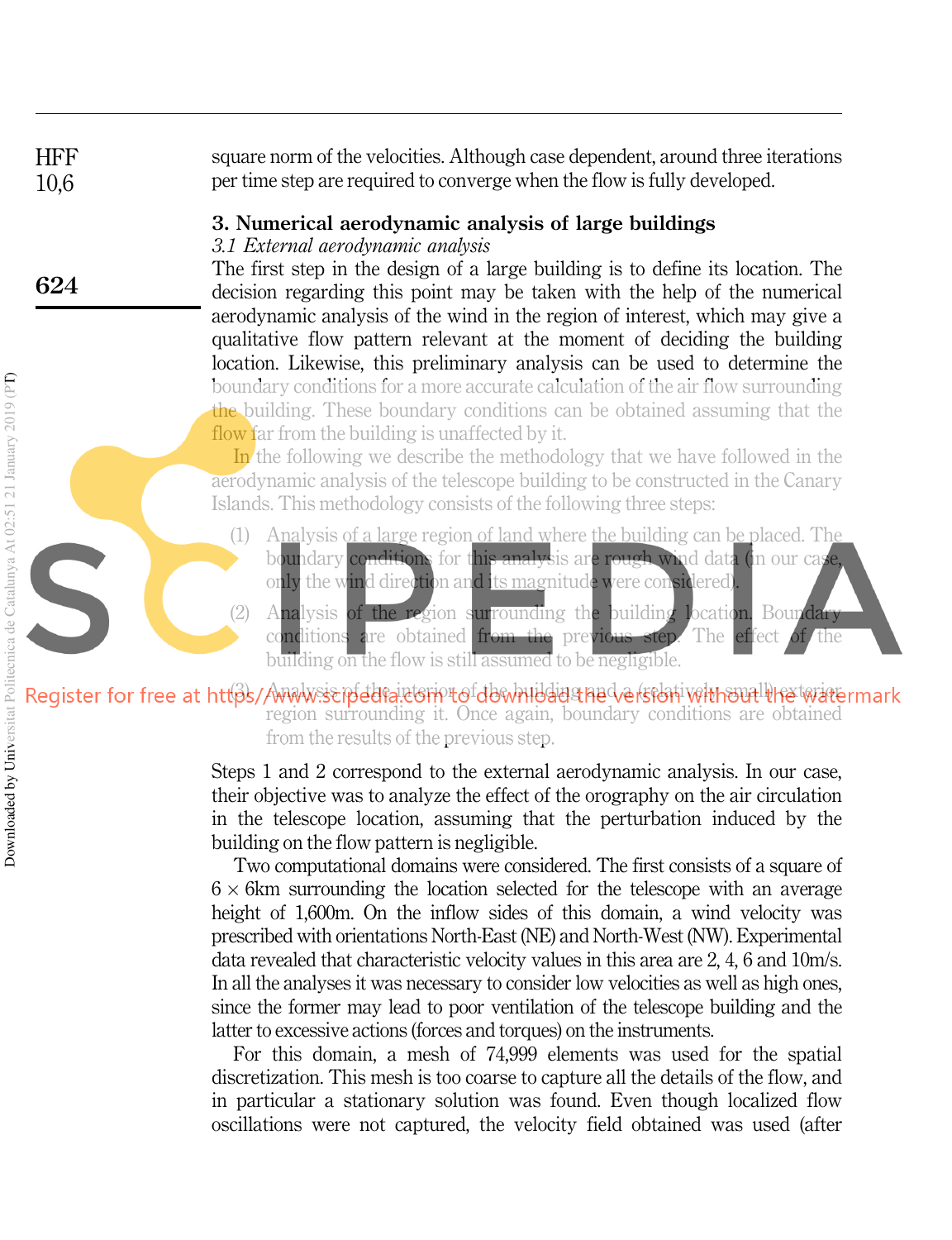appropriate interpolation) as boundary condition for the analysis on a finer mesh of 91,604 elements in a smaller domain of  $1.5 \times 1.5$ km and average height of 450m. This domain is shown in Figure 1.

The flow pattern computed in this domain is not stationary any more. Multiple vortex shedding and flow separation occur, leading to a complex time behavior. Calculations were performed for a time period of 200s, with a time step size of 4s. A sample of the results obtained is shown in Figure 2, where the pressure contours at different sections for a NW wind of 10m/s are shown.

From the design point of view, these calculations serve to decide whether the telescope location is adequate or not. The main result is the qualitative flow pattern, which shows if local wind accelerations or vortices occur in the telescope location.

Aerodynamic analysis of large buildings

625

**Fi**gure 1.

**location** 

Domain and surface mesh surrounding the





Figure 2. Pressure contours for a NW wind of 10m/s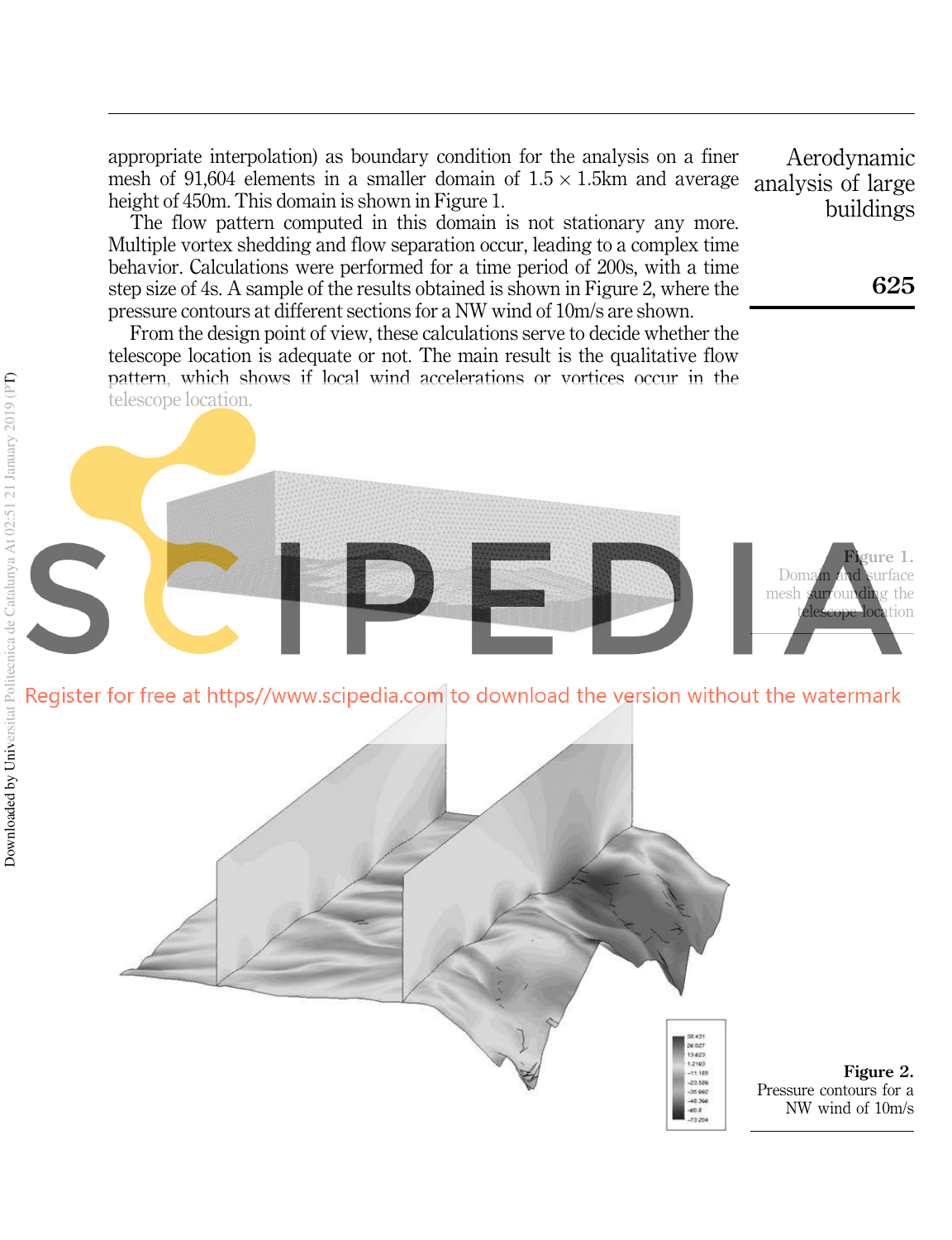### 3.2 Air regeneration

After having carried out steps 1 and 2, described in the previous subsection, the internal aerodynamic analysis can be performed. This can give different types of relevant information. As before, we describe here how to obtain some results that can be of interest in the context of the analysis of the telescope building.

Once the exact location was decided, partly based on the external aerodynamic analysis, the next step was to investigate the possibility of using natural ventilation, which was the original motivation for undertaking this study. The target was to obtain 16 air renovations per hour. First of all, the concept of renovation has to be precisely defined. Since some of the air particles may remain within the building for ever due to the existence of recirculation regions, it does not make sense to define renovation affecting all the air particles. Therefore, this concept must be related to a certain percentage of these particles. We say that this percentage has *n* renovations per hour if all of them stay within the building for less than  $3,600/n$  seconds. In particular, the target of 16 air renovations per hour can be expressed by requiring that most of the air particles (95 percent, say) stay within the telescope building for less that 225 seconds. The methodology that we have employed to obtain an estimate for these quantities is described below.

To perform the internal aerodynamic analysis, the domain of analysis chosen is a square of 300m side surrounding the building and including it. This building has 164 windows that originally were assumed to be completely open. A general view of the computational domain and the telescope is shown in Figures 3 and 4, where the sections used to represent numerical results are also indicated. The finite element mesh employed in the numerical simulations consists of 460,000 tetrahedra (see Figure 5). The time step size chosen was 2s, which was found to be small enough to capture the main flow oscillations.

A number of different flow situations was considered, obtained by varying the velocity magnitude, changing the orientation of the building dome, considering different window openings, etc. As mentioned in the description of the general strategy, the velocity boundary conditions were



Figure 3. General view of the computational domain surrounding the telescope

**HFF** 10,6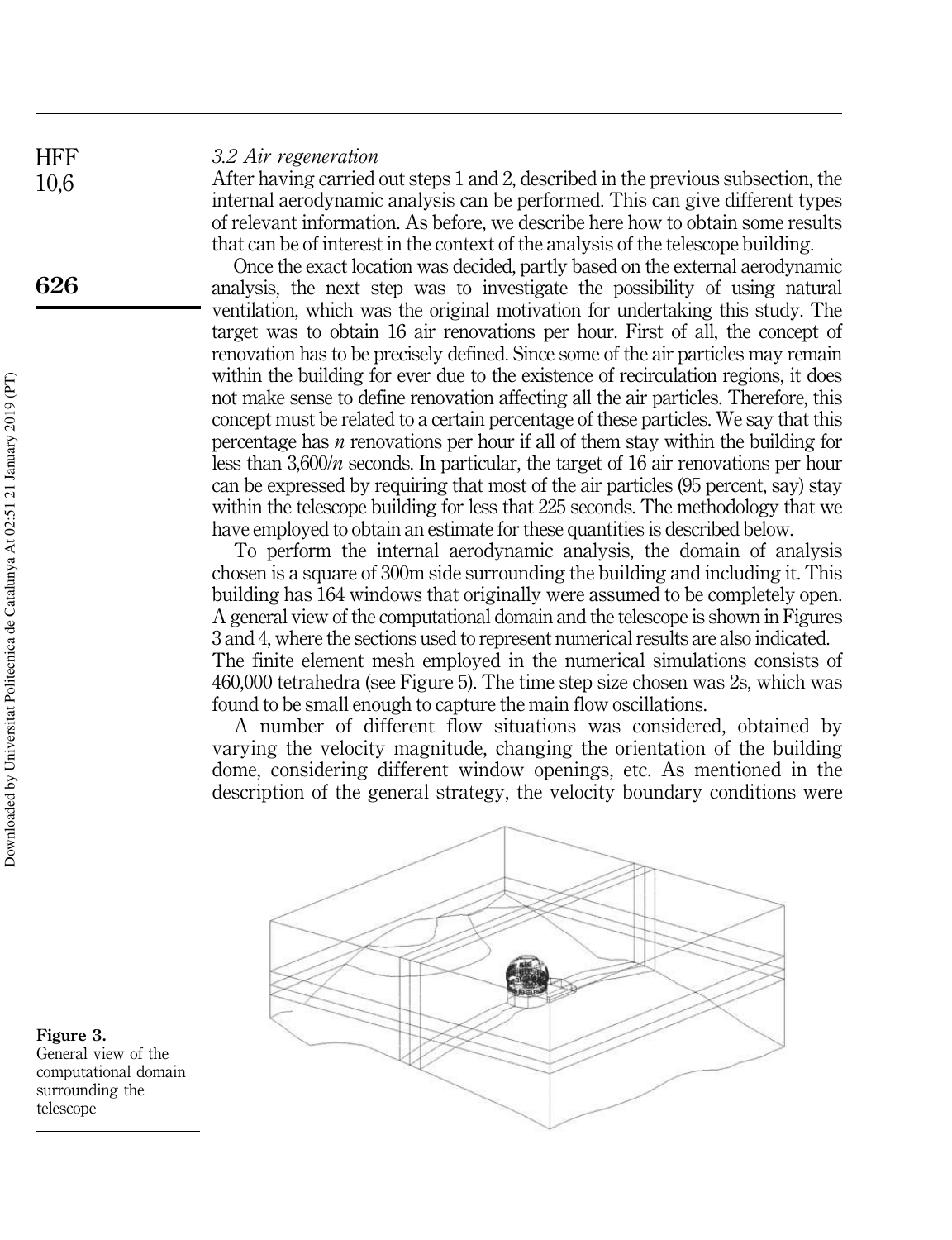

Aerodynamic analysis of large buildings

627

Figure 4. Sections on the telescope building

Figure 5. Surface mesh on the telescope building and some air particle paths

taken from the interpolation of the results obtained in the external aerodynamic analysis.

The first series of analysis corresponded to a wind velocity of 4m/s (in the outer region) with a NE orientation. In this case, the local average velocities turned out to be of 5.2m/s. The dome orientations analyzed were  $0^{\circ}$ ,  $45^{\circ}$ ,  $90^{\circ}$ and  $180^\circ$  with respect to the wind direction. As for the wind magnitude, the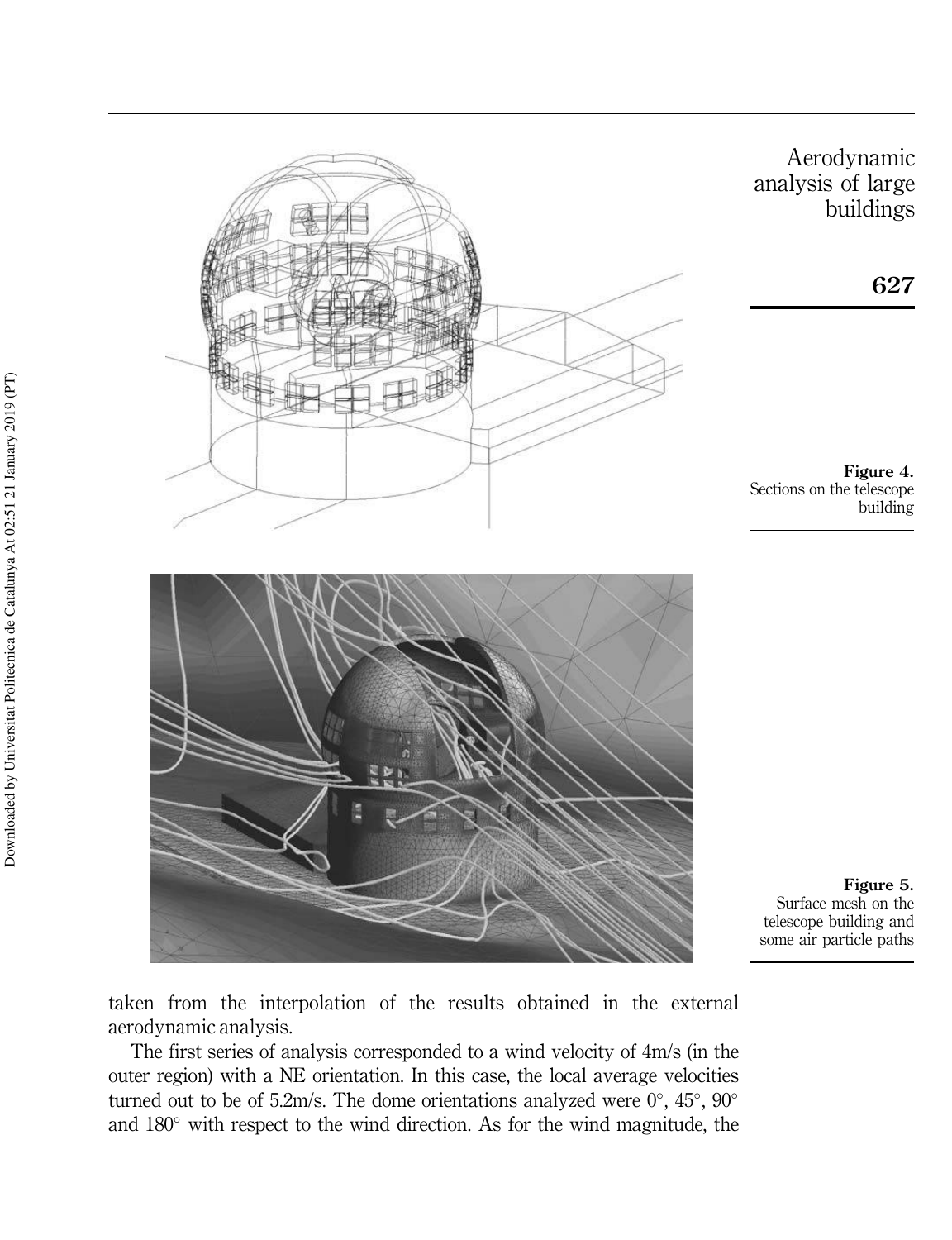better the situation for the air regeneration, the higher the actions on the instruments. The dome has an opening for the telescope device that allows different opening angles with respect to the horizontal line. Most calculations were performed assuming an opening of 60 .

Figures 6 and 7 show an example of flow pattern inside the telescope building (it corresponds to a NE wind of  $4m/s$  with the dome rotated  $45^{\circ}$  to the West).

In all the cases analyzed, the most important result was the average residence time, which was used as indicative of the quality of the ventilation. This was computed as the time needed for the particles to abandon the telescope building. We took 830 particles, uniformly distributed within the telescope, and computed the time they spent within the building assuming the flow to be stationary, which is a "conservative" assumption since time fluctuations prevent stationary vortices that remaining in the building for ever. This was done for several time steps in which the flow was completely developed, showing only small differences in the results. An example of the results obtained is shown in Figure 8, where the percentage of particles in a given time interval to leave the building is given (this Figure corresponds to the same case as Figures 6 and 7).

The worst situation among those analyzed was that corresponding to a NE velocity of 2m/s, with the dome orientation at 90° and the windows partially closed. However, even in this case the target of 16 air renovations per hour was accomplished, since in all cases less than 5 percent of the air particles stayed within the building for more than 180 seconds.



Figure 6. Example of velocity field on the horizontal mid-section

**HFF** 10,6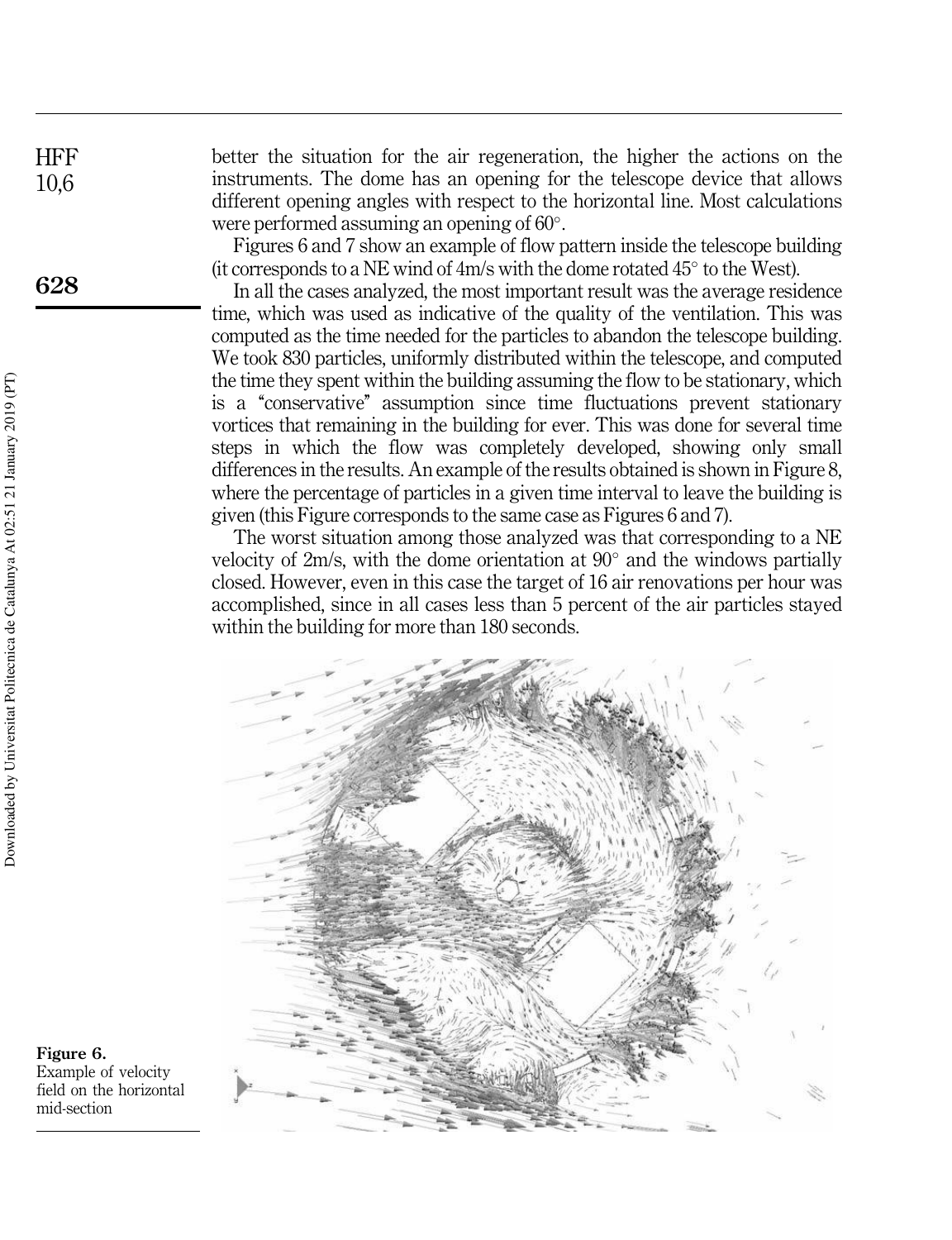

Aerodynamic analysis of large buildings



Figure 7. Example of velocity field on the vertical midsection



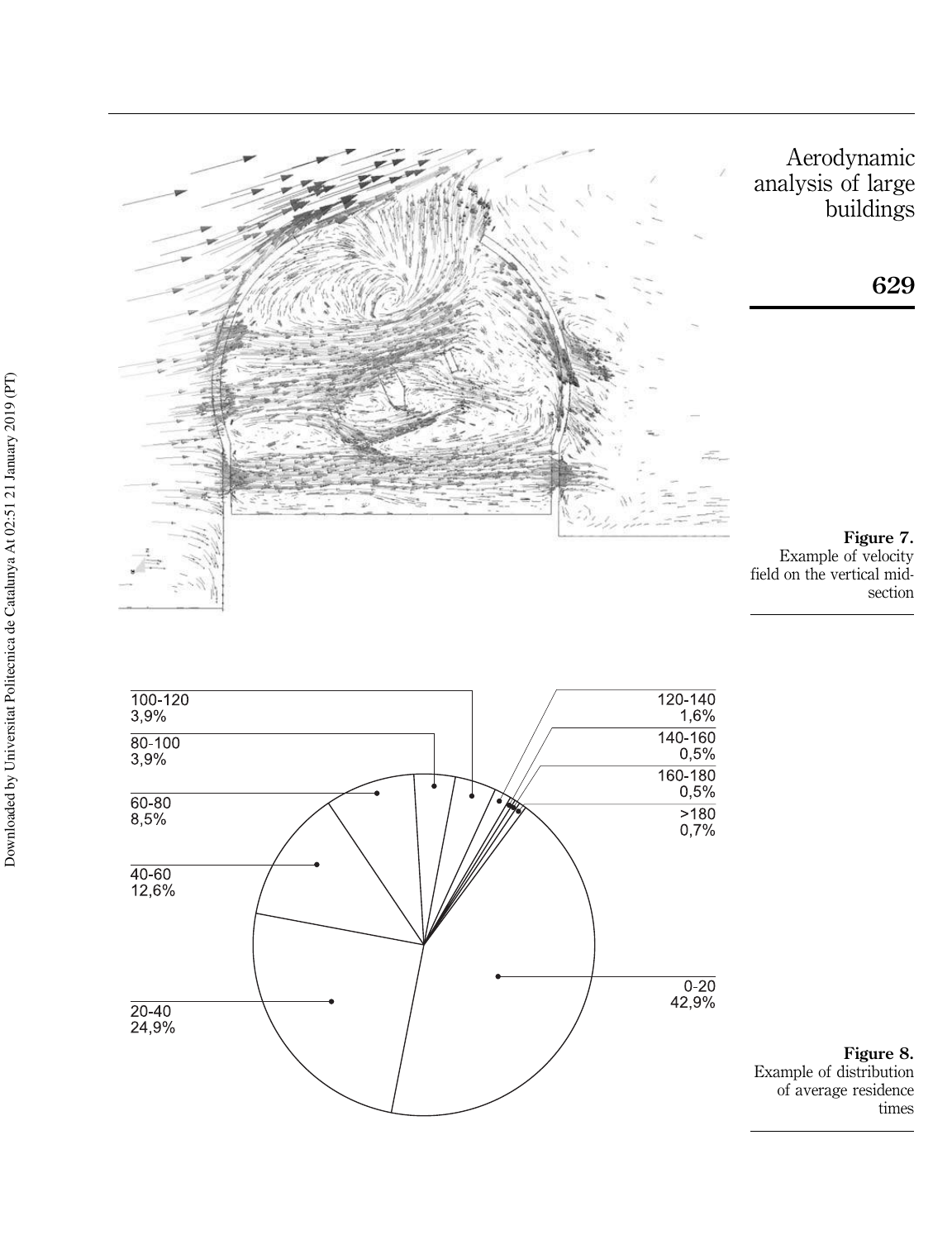## 3.3 Thermal analysis

In the particular case of the telescope building that we are considering, one of the factors that may influence the visibility of the telescope is the temperature distribution. This is why a coupled thermal analysis was performed in some of the cases of air regeneration. The physical model used was based on the Boussinesq assumption, so that the equations describing the problem are those of Section 2, approximated using the numerical strategy described there.

As data for the numerical simulation, the wind temperature in the far field was assumed to be of  $10^{\circ}$ C. Likewise, the ground temperature and the temperatures on the instruments were assumed to be known. The values adopted were chosen according to the indications provided by GRANTECAN. The highest temperature prescribed was  $15^{\circ}$ C.

Figure 9 shows the temperature distribution obtained at a time step in which the flow was completely developed.

The main conclusion drawn from the thermal analysis was that for the type of ventilation considered convection is dominant in the heat transport process. Heat emanating from the instruments is rapidly transported out of the telescope building, whose mean temperature is close to that of the far field wind.

## 3.4 Loads on the instruments

Another objective of the aerodynamic analysis of the interior of a building can be to obtain the forces and torques that the wind exerts on its components. These can be computed by integrating the stress vector

$$
\mathbf{t} = \rho_0[-p\mathbf{n} + 2\nu\mathbf{n} \cdot \varepsilon(\mathbf{u})]
$$



Figure 9. Example of temperature distribution on the horizontal mid-section

**HFF** 10,6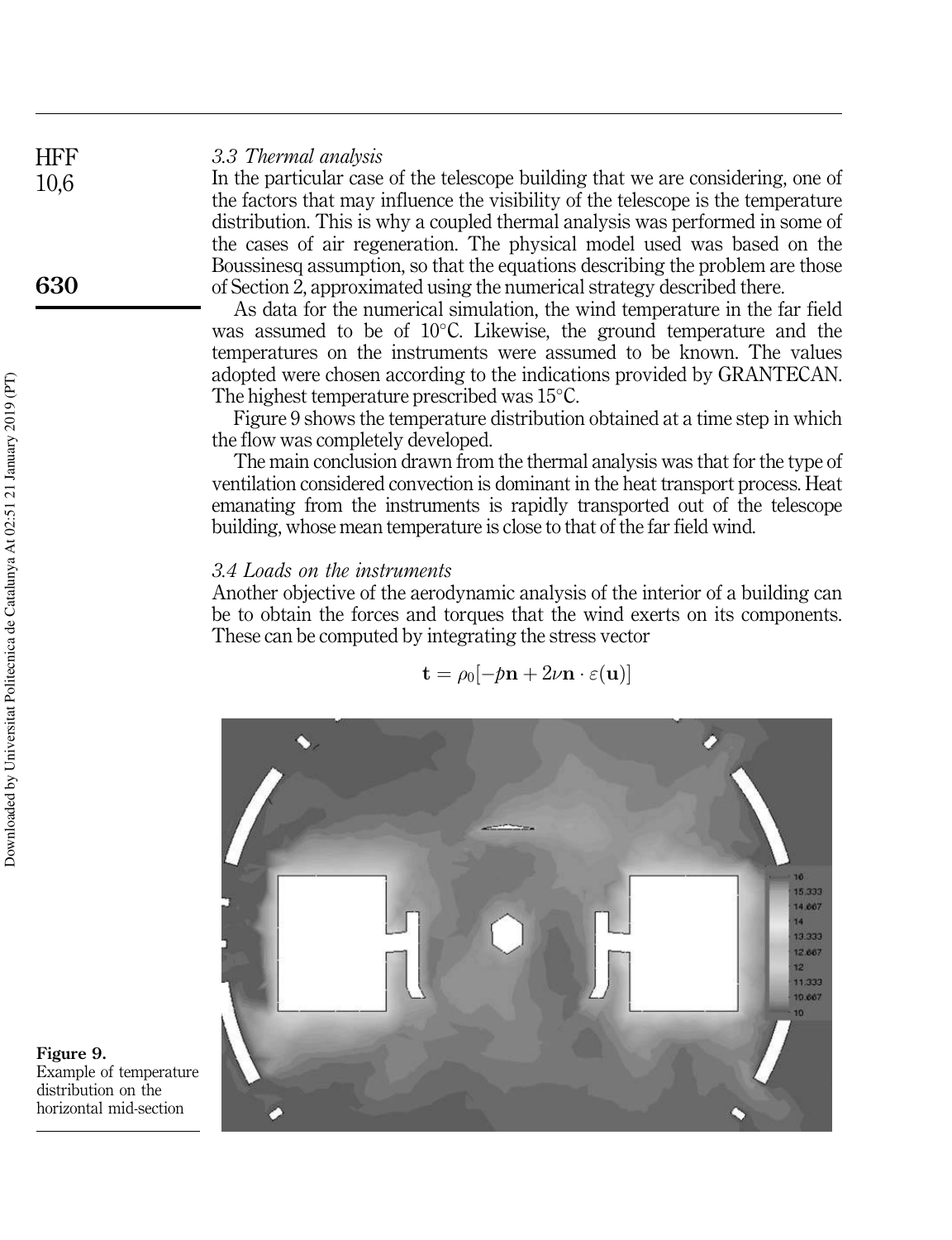and its moment  $\mathbf{r} \times \mathbf{t}$  ( $\mathbf{r}$  being the position vector) over the surface of the body where the force and torque are needed. If the flow is time dependent, so will be these actions. Therefore, it can also be interesting to obtain their spectrum, which will provide information about the dominating frequencies in the flow.

In the particular case we are analyzing, high ventilation in the telescope building has the potential danger of causing excessive actions on the instruments inside it. If wind velocities are too high, the forces and torques created on the optical instruments may cause unacceptable vibrations, thus deteriorating the quality of visibility.

Wind loads on several devices within the telescope building were computed. In order to simplify the mesh generation, these instruments were idealized as shown in Figure 10. There, the primary and secondary lenses are represented, as well as the ring structure supporting them and the devices to activate them. The bar frame connecting the lenses is not taken into account in our analysis.

The forces computed were highly oscillatory in time. An example of the results obtained is presented in Figure 11, where the evolution of the total force on the lower mirror is plotted for a certain position of the telescope opening and orientation of the telescope itself.







Figure 10. Instruments within the telescope on which forces have been computed

Figure 11. Total force (N) on the lower mirror computed for 10m/s NW wind, over 400s

Aerodynamic analysis of large buildings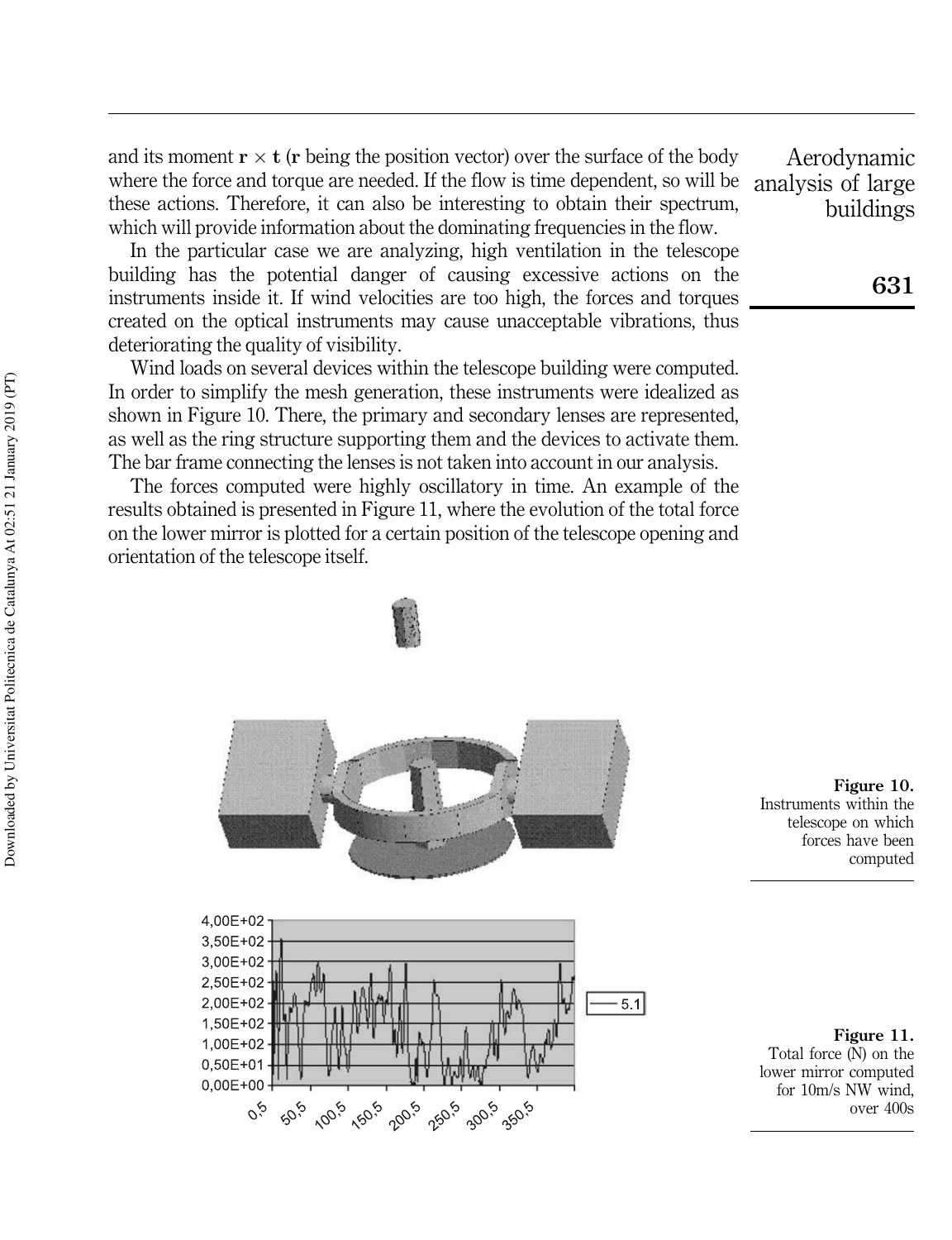**HFF** 10,6 Owing to the high temporal variation of the wind loads, which is a consequence of the multiple frequencies existing in the flow, it was considered convenient to give as a result of the calculation the maximum and minimum loads in time. Also, the Fourier transform of the temporal evolution of the loads in time was computed. Even though some dominant frequencies were observed in some cases, that was not the general rule, which again was an indication of the high number of interacting fluctuations in the flow.

#### 4. Conclusions

In this paper we have presented a numerical model to analyze incompressible flow problems, as well as a strategy to apply it to the aerodynamic analysis of large buildings. In particular, the description of this strategy has been supported by an application to a telescope building where the main goal was to study the possibility of using natural ventilation. The basic tool for the numerical simulations is a finite element method which has proved to be very robust and accurate.

The first step of the study was the external aerodynamic analysis in a large domain to obtain appropriate boundary conditions for the analysis in a smaller region, the results of which were in turn used as boundary conditions for the simulation of the air flow around the building and in its interior.

Three different types of results were obtained from the series of simulations performed. The first is the flow pattern, which may give an indication of possible visibility problems (due, for example, to the dust that the air can carry). The second is the average residence time, as defined in this paper, which can be used to quantify the quality of the ventilation. Finally, the forces and torques on the instruments in the interior of the building need to be known to prevent possible vibration problems that could also affect the quality of visibility.

#### References

- Cervera, M., Codina, R. and Galindo, M. (1996), "On the computational efficiency and implementation of block-iterative algorithms for non-linear coupled problems'', Engineering Computations, Vol. 13 No. 6, pp. 4-30.
- Codina, R. (1993), "An iterative penalty method for the finite element solution of the stationary Navier-Stokes equations'', Computer Methods in Applied Mechanics and Engineering, Vol. 110, pp. 237-62.
- Codina, R.  $(1998)$ , "Comparison of some finite element methods for solving the diffusionconvection-reaction equation'', Computer Methods in Applied Mechanics and Engineering, Vol. 156, pp. 185-210.
- Codina, R. (forthcoming (a)), "On stabilized finite element methods for linear systems of convection-diffusion-reaction equations'', Computer Methods in Applied Mechanics and Engineering.
- Codina, R. (forthcoming (b)), "A stabilized finite element method for generalized stationary incompressible flows'', Computer Methods in Applied Mechanics and Engineering.
- Hughes, T.J.R. (1995), "Multiscale phenomena: Green's function, the Dirichlet-to-Neumann formulation, subgrid scale models, bubbles and the origins of stabilized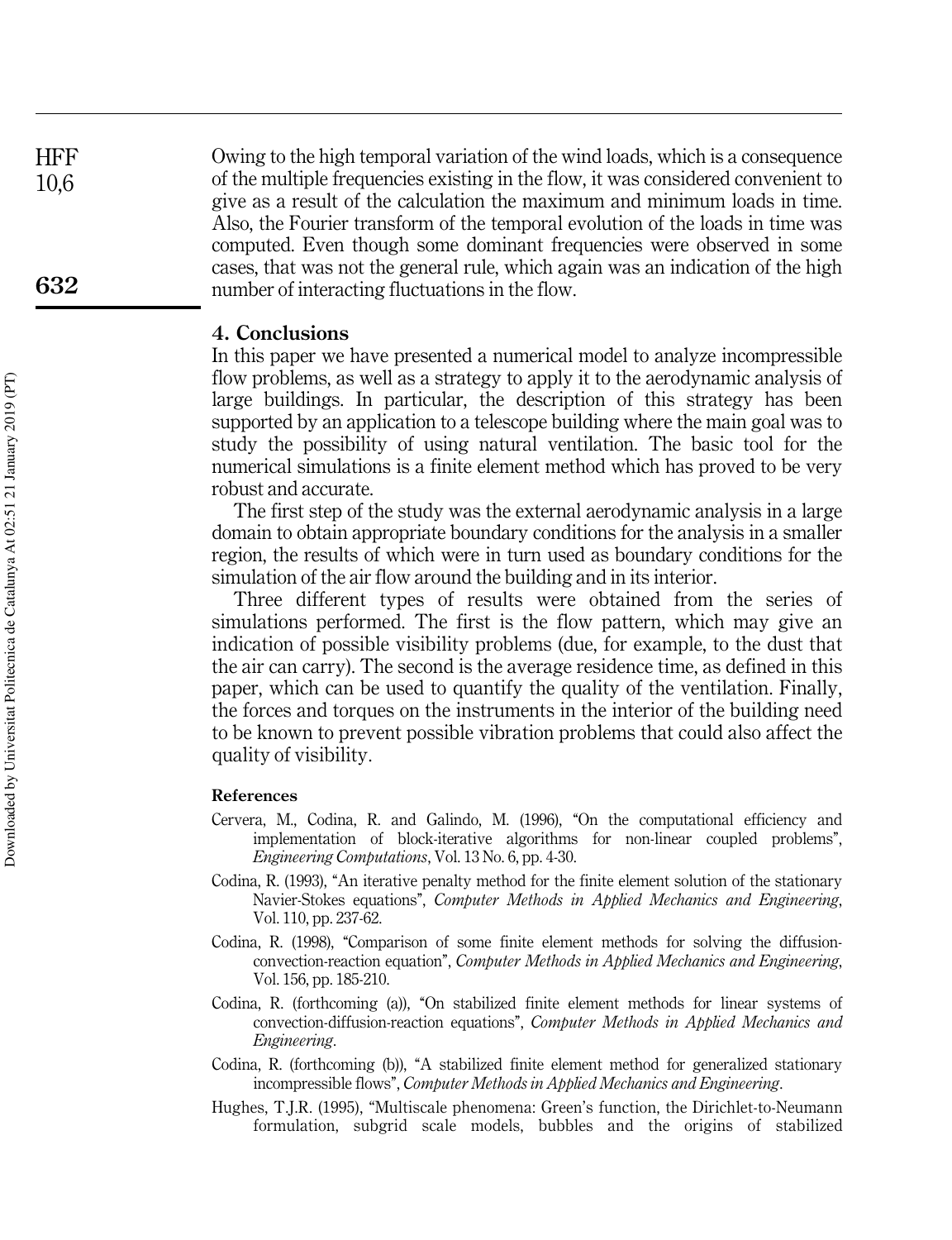formulations'', Computer Methods in Applied Mechanics and Engineering, Vol. 127, pp. 387-401.

- Shakib, F., Hughes, T.J.R. and Johan, Z. (1991), "A new finite element method for computational fluid dynamics: X, the compressible Euler and Navier-Stokes equations", Computer Methods in Applied Mechanics and Engineering, Vol. 89, pp. 131-219.
- Tezduyar, T.E., Mittal, S., Ray, S.E. and Shih, R. (1992), "Incompressible flow computations with stabilized bilinear and linear equal-order-interpolation velocity-pressure elements'', Computer Methods in Applied Mechanics and Engineering, Vol. 95, pp. 221-42.
- Tezduyar, T., Aliabadi, S., Berh, M., Johnson, A., Kalro, V. and Litke, M. (1996), "The incompressible Navier-Stokes equations", Computer Methods in Applied Mechanics and Engineering, Vol. 99, pp. 209-33.

Aerodynamic analysis of large buildings